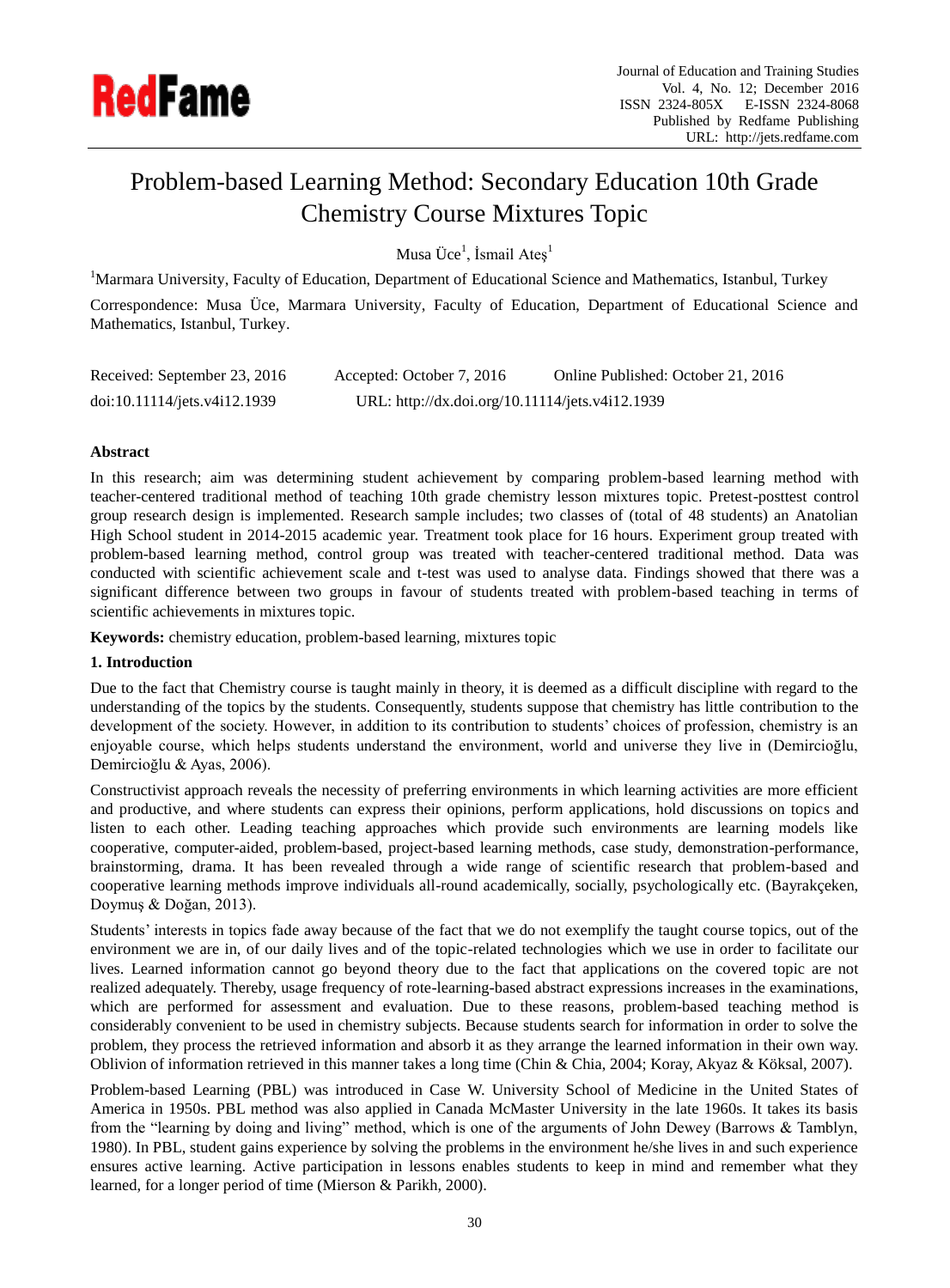PBL method can also be defined as an education strategy, which assists students to achieve success in lessons, solve course-related problems and communicate with each other (Duch , 2001).In science lessons, PBL method helps students gain skills and learn scientific procedures like observation, measurement, communication, estimation, data acquisition, variable trace, hypothesizing, experiment planning and performing, model building etc. By taking responsibilities, students in the classes where PBL method is applied gain independence from their course teachers phase by phase and consequently they become independent learners throughout their education (Dahlgren & Öberg, 2001; Kaptan & Korkmaz, 2001).

One of the significant characteristics of PBL method is that students contribute to each other's learning concertedly by forming small heterogeneous groups, under the guidance of the teacher, for a common target. In order for a small-group activity to be a cooperative learning, students should make an effort to optimize both their own learning and the learning of the students in the group (Boud & Feletti, 1991; Kaptan & Korkmaz, 2001; Mc Donnell, O'Connor & Seery, 2007; Akınoğlu & Eren, 2013). Compared to traditional methods, teaching students in groups has a more positive effect on students' academic achievements and eagerness to learn (Springer, Stanne & Donovan, 1999). Students studying in accordance with the scenarios which form the basis of the PBL method learn the prominent concepts of the lesson in a better way and they also acquire cooperative study skills and real life experience (Dahlgren & Öberg, 2001).

In cooperative learning model, lessons have a student-centered feature where students are active under the guidance of the teacher. According to Doymuş, Şimşek and Bayrakçeken (2004), cooperative learning is a learning model where students in small groups help each other's learning of scientific topics for common targets, where they increase their self-confidence, where they improve their skills in communication and problem-solving and where they actively participate in the learning-teaching process.

A wide range of national and international databases have been scanned during the literature searching process; however it has been detected that there is insufficient number of research in the related literature regarding the studies of problem-based learning for mixtures topics in secondary education. This case is considered to be quite remarkable. In fact, discussing the mixtures topic through problem-based learning method may affect the achievement level in class positively. From this point of view, and in consideration of the above-mentioned literature, the purpose of this study is searching whether there is differentiation between the academic success of students who receive education through problem-based learning method and teacher-based traditional method for the solutions of real-life problems in the topic of mixtures. Besides, it is expected that data revealed at the end of this research will contribute to the chemistry education program and to the content of the course books in secondary education.

### **2. Method**

Out of the experimental research designs, pretest-posttest design with control group was used in the research. The topic of mixtures was discussed through the problem-based learning method in the experimental group, and through the teacher-centered traditional teaching method in the control group.

#### *2.1 Research Group*

Forty eight  $10^{th}$ -grade students in total, who received education in 2014-2015 academic year in two different classes at Anatolian High School located in the city of Istanbul, constituted the research group. When the groups were chosen,  $9<sup>th</sup>$ grade's chemistry lesson's school report points were taken into consideration and one of the groups was randomly selected as the experimental group while the other was chosen as the control group.

#### *2.2 Data Gathering Tools*

#### 2.2.1 Mixtures Achievement Test

A two-stage multiple-choice test composed of 30 questions, which had the quality to check the acquisitions determined in the chemistry teaching program by Turkish Ministry of National Education's (MNE) secondary level  $10<sup>th</sup>$  grade classes, was prepared during the development process of the Mixtures Achievement Test (MAT) prepared by the researcher who was related to the mixtures subject. In the first stage of each test question, the correct answer was asked; and in the second stage, the rationale for the answer was demanded. Opinions of subject matter experts were asked for the test validity and adjustments were realized in line with the received opinions. Before the testing of the research group, the test was applied on another 25-student 10<sup>th</sup> grade class of the same school for pilot study, and the test was put into final form in accordance with the results acquired from the application. Questions whose both answers and rationale were correct were deemed to be answered correctly. The test's reliability co-efficient was calculated as 0,875 for the pilot application and 0,910 for the research group.

## Example: Which of the following is not a mixture?

a) Water flavored with vinegar b) Iced lemonade c**)**Iced Water d)Eau de cologne e) Anti-freeze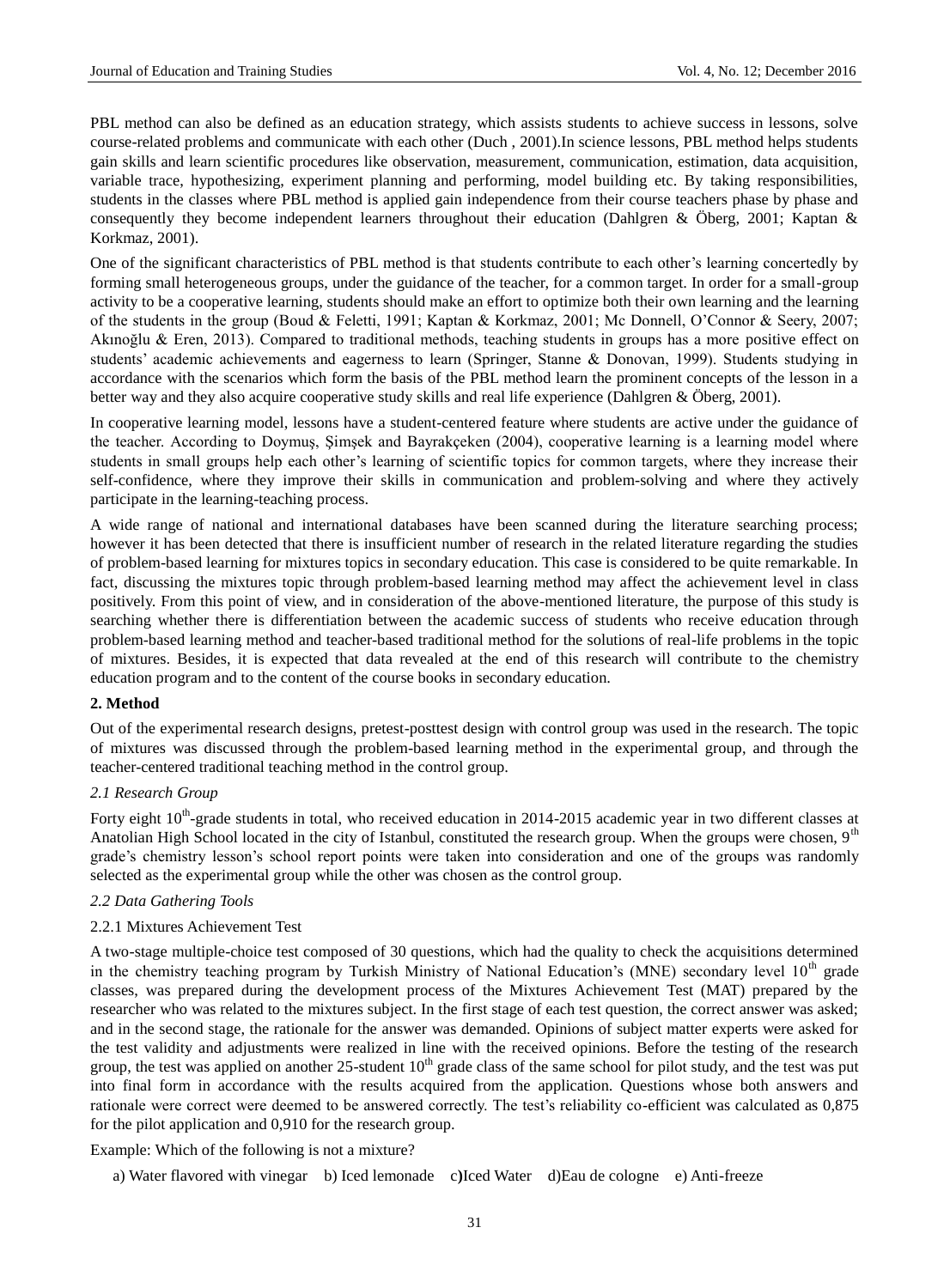## Rationale:

- 1. There is no certain ratio among the matters constituting the mixture.
- 2. Mixtures do not have certain chemical formulas.
- 3. Chemical properties of the matters composing the mixture do not change.
- 4. There are different types of molecules in the structure of the mixture.
- 5. Melting and boiling points of the mixtures are not constant.

## *2.3 Application Steps*

Guide material to be used in the research was prepared by the researcher. The prepared and applied guide material was cared to have the content and level of interpretability at the end of the experiments which the students would perform in their lessons. The teacher who would carry out the application was adequately informed on the material and the PBL. After the application of the pre-test, the chemistry topic was discussed through the traditional teacher-centered method in the control group and in accordance with the PBL method in the experimental group. Experimental group students were divided into four homogeneous groups (which were heterogeneous inside) of six students according to the pretest results, and they were informed by the course teacher on the PBL method. Pretest, PBL briefing, application and posttest lasted for 16 course hours (1 course hour equals to 45 minutes).

## 2.3.1 Guide Material

During the designation and the creation of the below-mentioned problem case and the problem case of the guide material which was explained step by step, it was remarked that they were associated with their daily life. During the presentation of the problem case, students should not have much information with regard to the topic, so that they can be encouraged to gather information, to question the problem case and to think adequately on the cause and effects. Besides, problem should be able to be changed, to be developed and to pave a new path for investigations (Torp & Sage, 2002).

## 2.3.2 Problem Case

One of the objectives of the basic chemistry course is contributing to students' upbringing as sensible and conscious individuals for the protection of their own health and environment, by associating the information and skills they gained from the chemistry course to different circumstances about life. Environmental problems directly related to human life are highly important. It is also necessary to bring students up who have high awareness for the environmental pollution problems which often have direct effects on human life.

Mert from the experimental group is an environmentally-conscious and hardworking student. There were many unimproved streams in his home city (For instance, Kurbağalıdere in Istanbul province's Kadıköy district). Fluid flowing in the streams was mud-like and blurry, and there were greasy layers over the surface. As this environmental problem and pollution disturbed Mert, he narrated this situation to his chemistry teacher and asked help for the solution of this environmental problem. Having learned the situation, the chemistry teacher said "OK kids, next week we will discuss the unit on mixtures. Let's form groups in our class and do some research on how we can solve the problem."

## 2.3.3 Students Develop a Plan

Students define the problem actively, determine what they know and what they need to know based on their previous knowledge experience. Students are encouraged for determining what they need to understand in order to solve the problem. Then, through discussions, students identify the strategies and studies for solving the problem. This process ensures revealing the students' preliminary information and enables them to make correlations with them. Ill-structured problems urge them to define what they know and what they need to know in order to solve the problem case (Torp & Sage, 2002; Boud & Feletti, 1991).

## 2.3.4 Process Steps

Mert's teacher started to plan what each group would do for solving the problem, through separating 24 students of the experimental group into homogenous four groups in accordance with the result of the pretest. The first group would take waste samples from stream's different parts and would investigate what kinds of pollution there were. Other groups would examine the taken samples through feasible experiments in the school's laboratory.

The first group students took four identical capped glass bottles from the school's laboratory and numbered them. Then, they took samples from different parts of the stream and investigated the environment. The teacher asked the first group students to examine full bottles roughly, present their observations to the class and to make explanations through giving daily life examples on mixtures.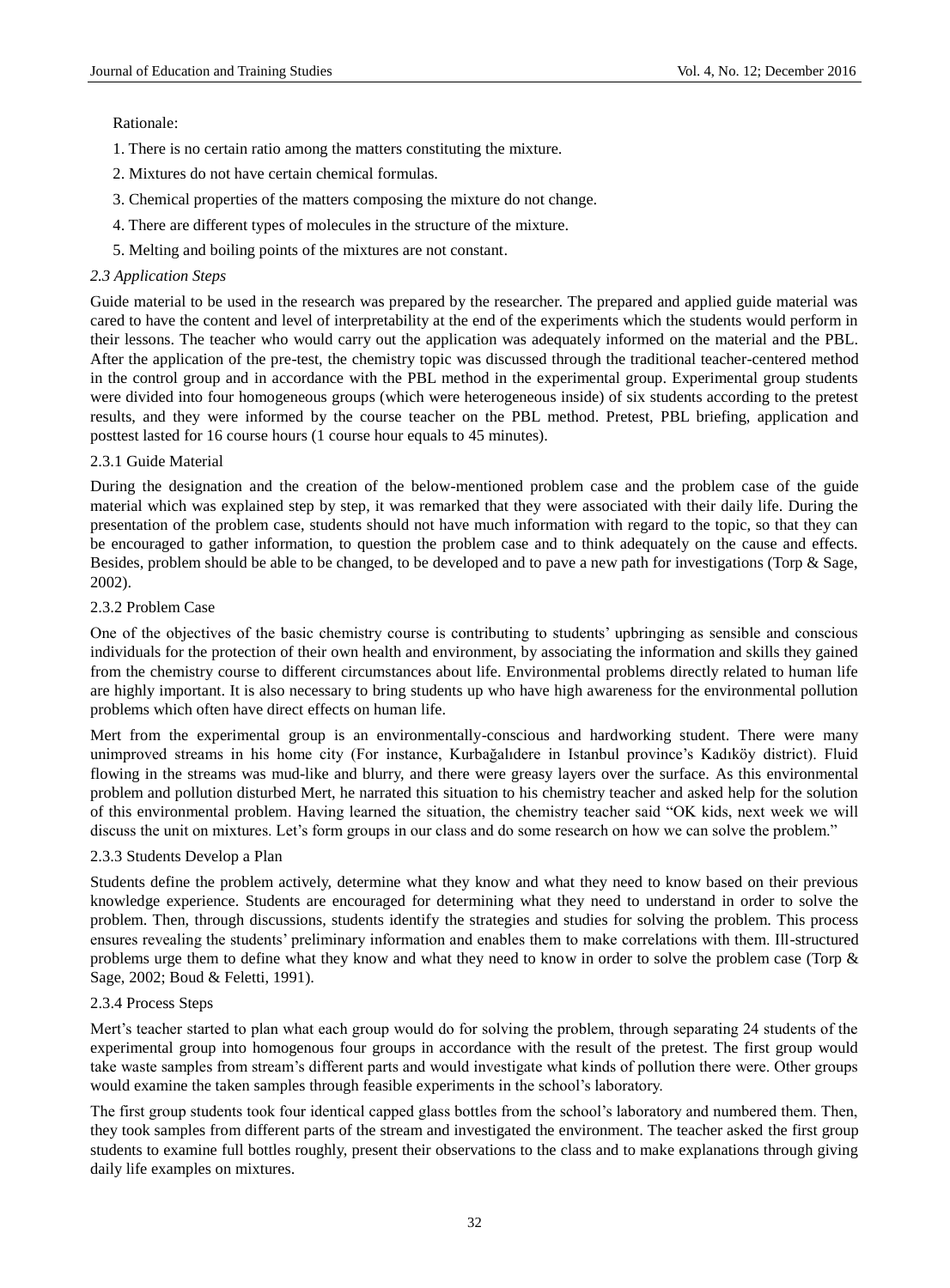In the next lesson, the teacher asked the second group students to weigh the full bottles on scales and to write the weighing results on the board. Then, he asked them to weigh and put in four beakers the following respectively: 5g salt in the 1<sup>st</sup> beaker; 5g salt and 5g oil in the 2<sup>nd</sup> beaker; 50g salt, 5g sulphur powder in the 3<sup>rd</sup> beaker; 50g salt, 5g sulphur powder and 5g iron powder in the 4<sup>th</sup> beaker. And he wanted them to stir with stick by adding water into them. He instructed the group to make observations after putting the obtained mixtures into volumetric flasks of 0,5lt and adding water over it until the total volume reaches up to 0,5 lt. The teacher also demanded them to explain their observations through rough drawings on the board.

The teacher wanted the third group to set up the necessary mechanisms; to heat pure water, salted water and one of the samples received from factory waste carefully; to measure the temperature with a thermometer at certain time intervals; to record the results; to draw thermal graphics against time and to compare their boiling points in the graphics. Similarly, the group was asked to measure, at certain intervals, the melting temperatures of pure ice, salted ice (salt solution prepared by the previous group was frozen) and one of the samples received from factory waste; to record the results; to draw thermal graphics against time and to make explanations by comparing their freezing points in the graphics.

The fourth group was instructed to separate the sediments by filtering the sample and in case there were metals in the sediments which remained undissolved in the fluid, then they are asked to extract these metals by means of a magnet. In order to understand whether there is solute inside the sample #1 or not, they were instructed to perform distillation through distillation method and explain the result. Additionally, if different phases were formed in the filtrate, they were asked to separate the phases from each other with the help of a separating funnel (a separating funnel is a glass instrument which enables extraction of liquid-liquid heterogeneous mixtures) and to explain the results.

#### *2.4 Analysis of Data*

In the research, the SPSS 15.0 program was used for the analysis of data. The significance level in the statistical processes which were used in the research was acknowledged as minimum 0.05.

#### **3. Findings**

While the preliminary data of the research were being specified, MAT prepared by the researcher was applied as the pretest in order to define whether control and experimental group students met the assumption about their readiness level for the mixtures unit of high school 10th grade chemistry course. Acquired data are presented in Table 1.

Table1. Results of independent group T-test for control and experimental groups' pretest mixtures achievement test

| droup             |    | . .   | ນມ         | Ē           |       |
|-------------------|----|-------|------------|-------------|-------|
| Control           | 44 | 10,46 | 1,47       | 0,800<br>-- | 0,427 |
| -<br>Experimental | 24 | 11,60 | 50<br>رسيد |             |       |

Before the application, no significant difference was found between the control and experimental groups. (p>0.05, Table 1).

After the application of pretest, the mixtures topic was discussed through teacher-centered traditional method in the control group, and through the PBL method in the experimental group in accordance with the guide material prepared by the researcher. Following the application, achievement test on mixtures was executed on the control and experimental groups; and a significant difference between the groups was detected in favor of the experimental group (Table 2)

Table 2. Results of independent group T-test for control and experimental groups' posttest mixtures achievement test

| droup        |    |        | n n<br>ມມ | m     |       |
|--------------|----|--------|-----------|-------|-------|
| Control      | 24 | 17,920 | 3,390     | 3,897 | 0,001 |
| Experimental | 24 | 22,040 | 4.641     |       |       |

In consequence of the statistical analysis of posttest realized after the application, a significant difference in favor of the experimental group was found in the achievement test on mixtures topic. (p<0.05, Table:2).

After the examination of the first group's samples, group's spokesperson explained to the class the result they concluded, under the guidance of the course teacher. Expressing that they, at first, examined the bottles in terms of their color, the spokesperson stated "the appearance of one of the bottles was loud and clear; the other three bottles were blurry compared to the first one and their weights were different from each other, too." He also added that the first bottle seemed to convey only one single matter, that a greasy layer existed over the second bottle's fluid and this greasy layer did not mix with the bottom section, that there were floating and even macroscopical matters inside the third bottle, and that the fourth bottle was quite heavy compared to the others and it conveyed subsiding muddy matters." With these findings, concepts like "homogeneous mixture, heterogeneous mixture, suspension and emulsion" were comprehended and it was concluded that acquisition of "classifying mixtures, which the students encounter in daily life, according to different quantities" was gained.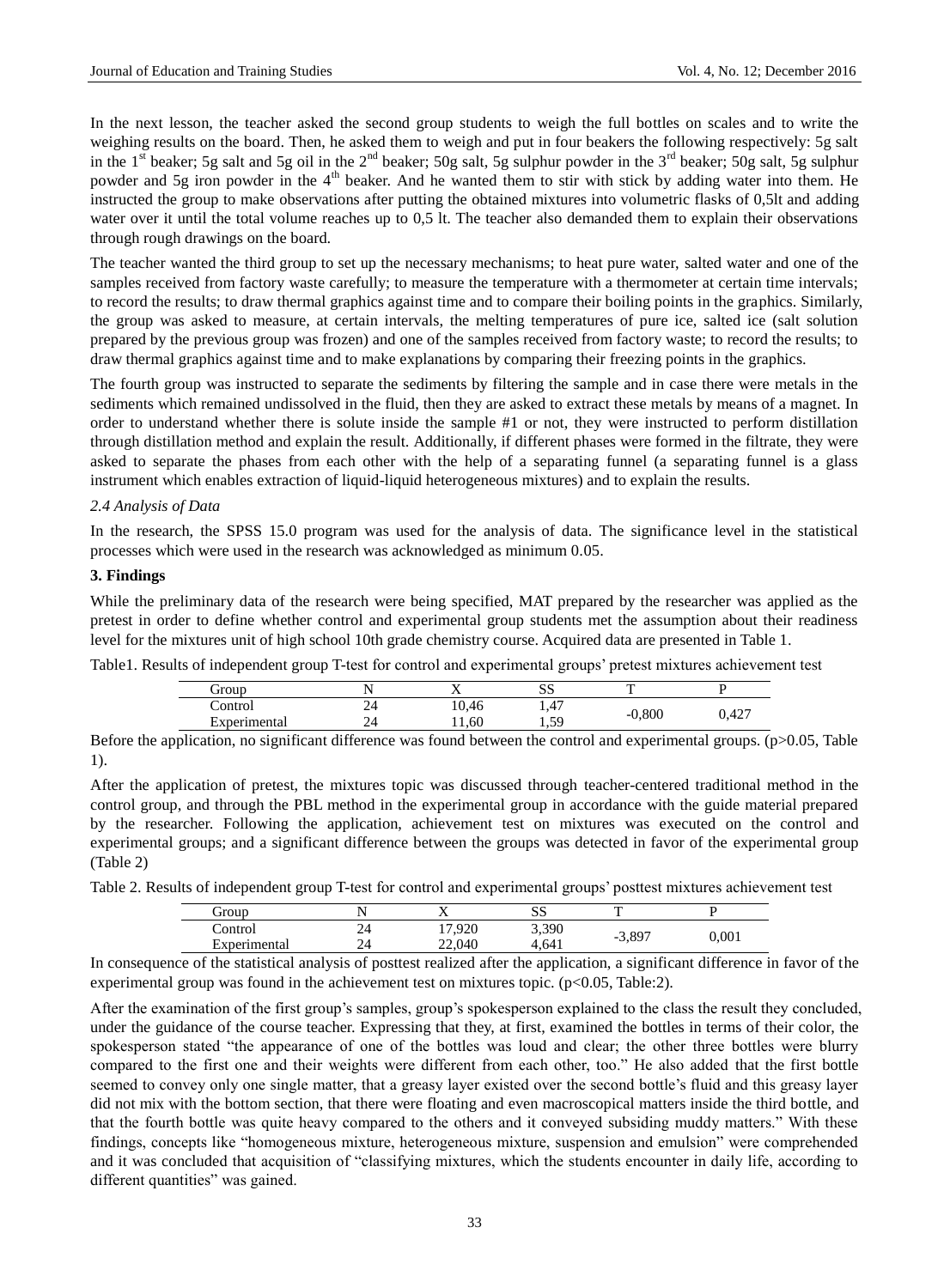The second group weighed the bottles full of samples on a scale and wrote their weight differences on the board, then spokesperson of the second group explained: "*Although sample bottles were identical, we found out that the bottles' weights were different from each other. Bottles with sediments inside were heavier. Density of the dissolved materials should be heavier than water so that weight increases as the sediment quantity increases. The lightest one was the first bottle, while the heaviest one was the fourth bottle where the sediments were abound. We observed that when we increased the solute quantity in the solutions which we prepared in the laboratory and which conveyed different amounts of salt, not only sediments were formed but also the weight of the solution increased. When we added sulphur powder into water, we observed that sulphur powder pended inside the water and did not dissolve*". Concepts like "dissolution, solvent, solute, concentration" were figured out with these statements and they gained the acquisition of "student can interpret the statements which give the solute rate."

Spokesperson of the third group concluded his words saying: "*we drew a graphic by benefiting from the data which we acquired through setting up the necessary mechanisms in the laboratory environment and we detected via the graphic that the boiling point temperature of pure water is*  $100^{\circ}$ *C (99,6<sup>o</sup>C). Through the drawn graphics, we also detected that boiling point of salted water is approximately 103<sup>0</sup>C and boiling point of the sample taken from the stream is 104<sup>0</sup>C. We concluded from these results that the boiling point of the solution was different from that of the solvent. Similarly, while specifying the freezing points through temperature-time graphics, we identified that freezing point of pure water was around 0<sup>o</sup>C, and freezing temperatures of salted water and the sample were below 0<sup>o</sup>C. Through the graphics, we found out the freezing point of salted water as -5<sup>o</sup>C and the sample's freezing temperature as -4<sup>o</sup>C." Concepts like "colligative"* were learned via these findings and the acquisition of "student can interpret solutions' characteristics which are related to daily life" was acquired.

Spokesperson of the fourth group expressed "*we separated the greasy layer on the top of the sample bottle #2 from the bottom section with the use of a separating funnel and we detected that densities of the fluids were different. We extracted the residuum which remained undissolved inside the mixtures by filtering the samples #3 and #4 with the help of funnel and filter paper. We observed how the mixtures were resolved with the help of magnet, by extracting the matters in the collected residuum which could be attractable through a magnet. By setting up the necessary mechanism in order to distill sample #1 which seemed to be a single matter and by observing the decomposition of the dissolved matters inside it, we also learned how matters would be refined."* Concepts like "filtering, distillation, forming phases" were learned with these explanations and the acquisition of "student discovers the mixture decomposition techniques which are used in industry and health areas" was realized.

#### **4. Discussion and Conclusion**

The problem sentence of the research is expressed as "according to the pretest and posttest results, is there a significant difference between the students' successes in the topic of mixtures, when the problem-based learning (PBL) method and teacher-centered traditional methods are compared?". As a result of the analyses, experimental group's average of understanding the mixtures topic in the posttest is significantly higher than that of the pretest. Education provided for the experimental group via PBL had a positive effect on their learning of mixtures topic. Same results were also valid for the control group students who had education through teacher-centered traditional methods. But a significant difference in favor of the experimental group is discussed with regard to the posttest mixture-themed achievement test of experimental and control groups (Table 2). PBL method has a more positive effect in learning of mixtures, compared to the traditional method.

In literature; Tarhan, Kayalı, Urek and Acar (2008) stated in their research titled "Problem-based learning in 9th grade chemistry class: Intermoleculer forces" that PBL method is more effective in removing misconceptions of students; Tüysüz, Tatar and Kuşdemir (2010) expressed in their study "Review of the effect of the problem-based learning on students' achievement and attitude in chemistry (the unit of gases)" that, when the chemistry achievements of experimental and control groups were compared, there was a significant statistical difference in favor of the experimental group on which PBL method was used; Çelik, Eroğlu and Selvi (2012) referred in their research titled "the effect of problem-based learning approach in science education on students' academic achievement and attitudes towards science and technology course" that realizing activities based on PBL approach had a positive effect on the academic achievements of students in Matter and Heat topic; Özeken and Yıldırım (2011) expressed in their research named "the effect of problem-based learning method in teaching acid-base subject on science teachers' academic success" that, compared to the traditional teaching methods, students were more successful in acid-base topic when PBL method was used; Kelly and Finlayson (2007) figured in their study "providing solutions through problem-based learning for the undergraduate 1 year chemistry laboratory" that PBL method developed practical and life-long learning skills as well as scientific content knowledge and understanding over the effectiveness of the traditional laboratory courses, and it provided an environment conducive to meaningful and deep learning. Thereby, studies in the literature also support the finding of our study that PBL is an effective method in learning the chemistry subjects.